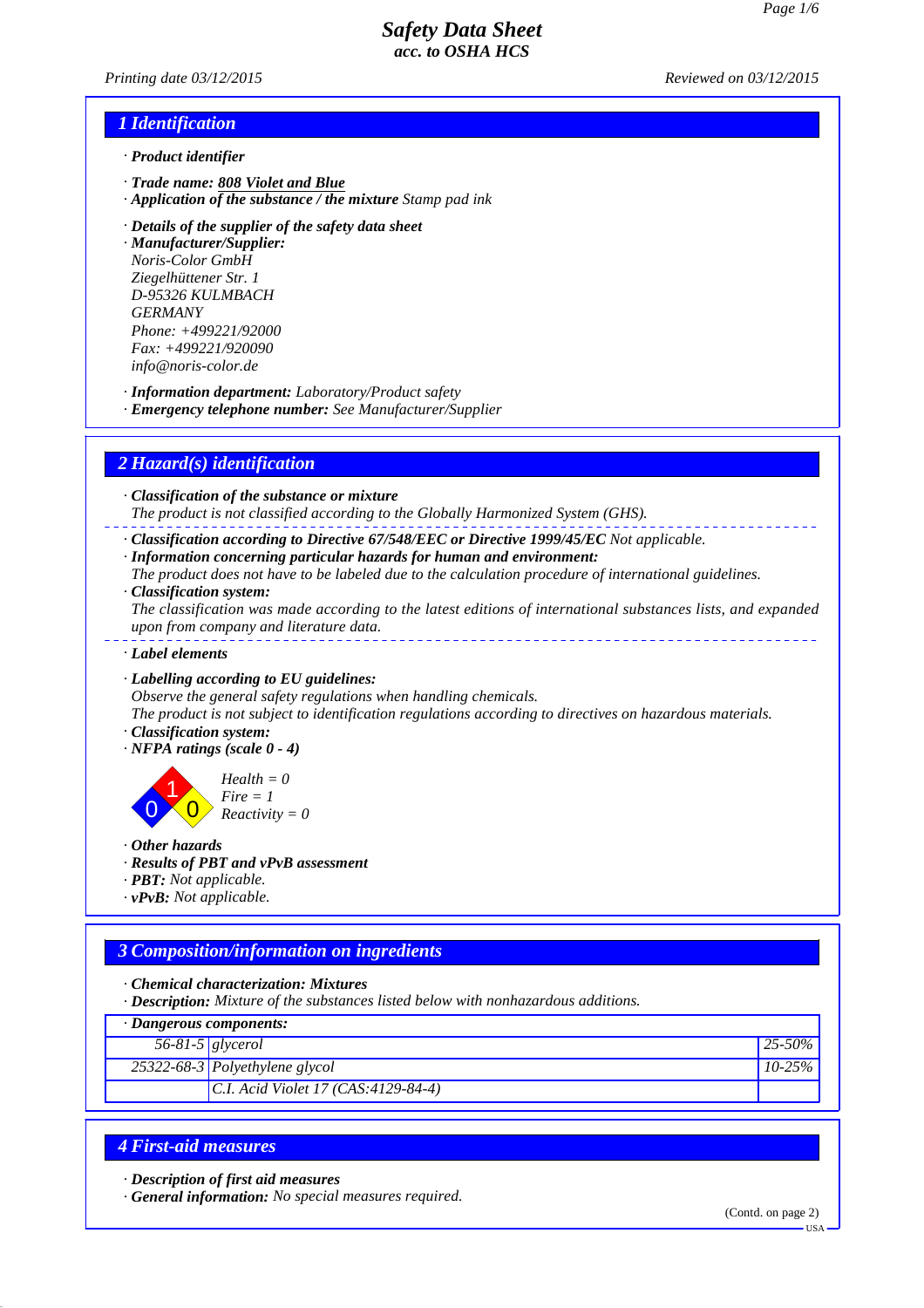*Printing date 03/12/2015 Reviewed on 03/12/2015*

*Trade name: 808 Violet and Blue*

- (Contd. of page 1)
- *· After inhalation: Supply fresh air; consult doctor in case of complaints. · After skin contact: Generally the product does not irritate the skin.*
- *· After eye contact: Rinse opened eye for several minutes under running water.*
- *· After swallowing:*
- *Rinse out mouth and then drink plenty of water.*
- *If symptoms persist consult doctor.*
- *· Information for doctor:*
- *· Most important symptoms and effects, both acute and delayed No further relevant information available.*
- *· Indication of any immediate medical attention and special treatment needed*
- *No further relevant information available.*

## *5 Fire-fighting measures*

- *· Extinguishing media*
- *· Suitable extinguishing agents: Use fire fighting measures that suit the environment.*
- *· Special hazards arising from the substance or mixture No further relevant information available.*
- *· Advice for firefighters*
- *· Protective equipment: No special measures required.*

#### *6 Accidental release measures*

- *· Personal precautions, protective equipment and emergency procedures Not required.*
- *· Environmental precautions: Do not allow to enter sewers/ surface or ground water.*
- *· Methods and material for containment and cleaning up: Absorb with liquid-binding material (sand, diatomite, acid binders, universal binders, sawdust).*
- *· Reference to other sections*
- *See Section 7 for information on safe handling.*
- *See Section 8 for information on personal protection equipment.*
- *See Section 13 for disposal information.*

#### *7 Handling and storage*

- *· Handling:*
- *· Precautions for safe handling No special measures required.*
- *· Information about protection against explosions and fires: No special measures required.*
- *· Conditions for safe storage, including any incompatibilities*
- *· Storage:*
- *· Requirements to be met by storerooms and receptacles: No special requirements.*
- *· Information about storage in one common storage facility: Not required.*
- *· Further information about storage conditions: None.*
- *· Specific end use(s) No further relevant information available.*

#### *8 Exposure controls/personal protection*

*· Additional information about design of technical systems: No further data; see item 7.*

*· Control parameters*

| $\cdot$ Components with limit values that require monitoring at the workplace: |                                                     |
|--------------------------------------------------------------------------------|-----------------------------------------------------|
|                                                                                | 56-81-5 glycerol                                    |
|                                                                                | <b>PEL</b> <i>Long-term value:</i> $15 * 5**mg/m^3$ |
|                                                                                | mist; *total dust **respirable fraction             |

*TLV TLV withdrawn-insufficient data human occup. exp.*

(Contd. on page 3)

USA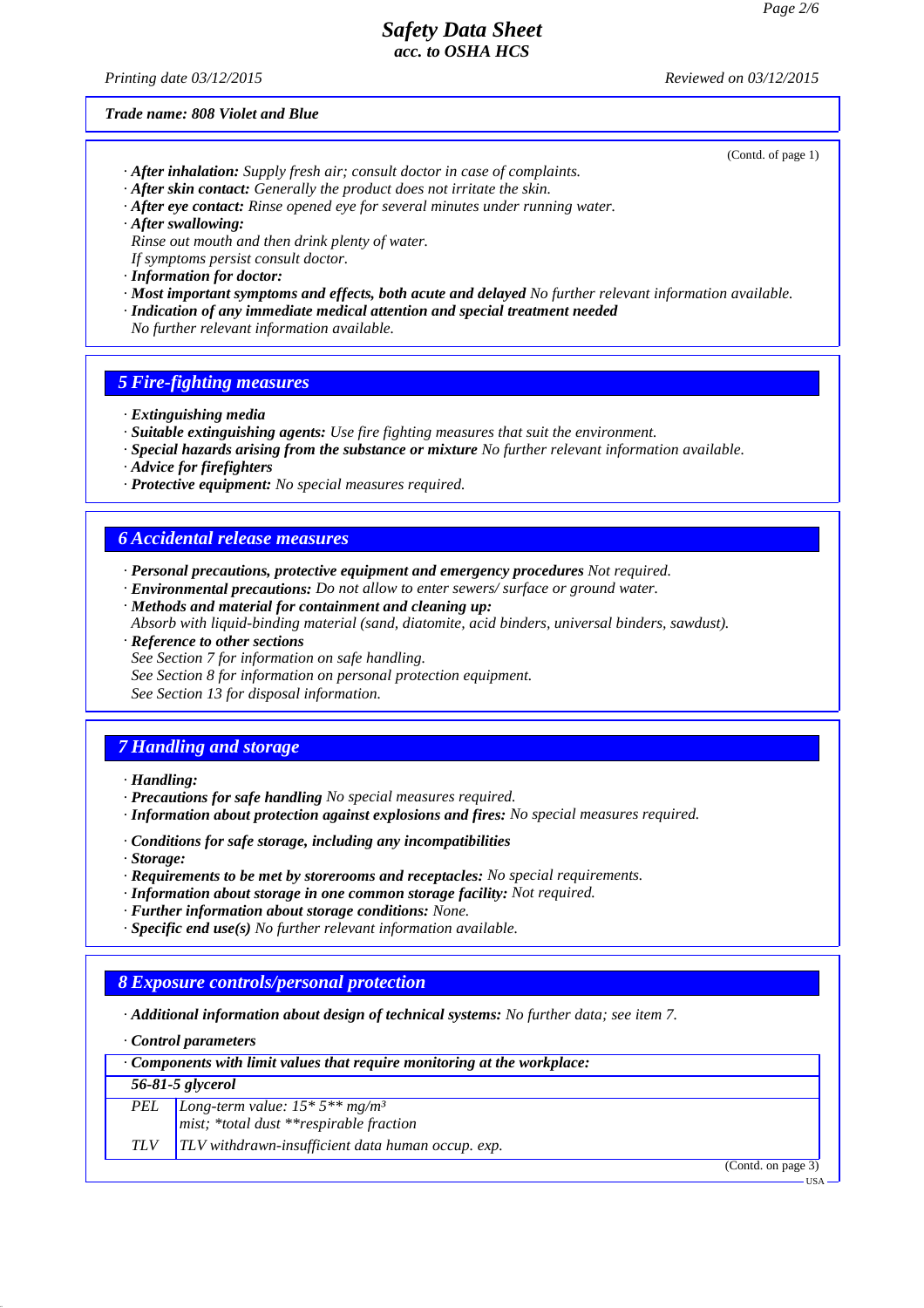*Printing date 03/12/2015 Reviewed on 03/12/2015*

(Contd. of page 2)

*Trade name: 808 Violet and Blue*

| 25322-68-3 Polyethylene glycol |  |
|--------------------------------|--|
|                                |  |

*WEEL Long-term value: 10 mg/m³ (H); MW>200*

*· Additional information: The lists that were valid during the creation were used as basis.*

#### *· Exposure controls*

- *· Personal protective equipment:*
- *· General protective and hygienic measures:*
- *The usual precautionary measures for handling chemicals should be followed.*
- *· Breathing equipment: Not required.*
- *· Protection of hands:*

*The glove material has to be impermeable and resistant to the product/ the substance/ the preparation. Selection of the glove material on consideration of the penetration times, rates of diffusion and the degradation*

*· Material of gloves*

*The selection of the suitable gloves does not only depend on the material, but also on further marks of quality and varies from manufacturer to manufacturer. As the product is a preparation of several substances, the resistance of the glove material can not be calculated in advance and has therefore to be checked prior to the application.*

*· Penetration time of glove material*

*The exact break through time has to be found out by the manufacturer of the protective gloves and has to be observed.*

*· Eye protection: Goggles recommended during refilling.*

| · Information on basic physical and chemical properties            |                                               |  |
|--------------------------------------------------------------------|-----------------------------------------------|--|
| <b>General Information</b>                                         |                                               |  |
| $\cdot$ Appearance:                                                |                                               |  |
| Form:                                                              | Fluid                                         |  |
| Color:                                                             | According to product specification            |  |
| $\cdot$ Odor:                                                      | Characteristic                                |  |
| Odour threshold:                                                   | Not determined.                               |  |
| $\cdot$ pH-value:                                                  | Not determined.                               |  |
| Change in condition                                                |                                               |  |
| Melting point/Melting range:                                       | Undetermined.                                 |  |
| <b>Boiling point/Boiling range:</b>                                | 100 °C (212 °F)                               |  |
| · Flash point:                                                     | 160 °C (320 °F)                               |  |
| · Flammability (solid, gaseous):                                   | Not applicable.                               |  |
| · Ignition temperature:                                            | 400 °C (752 °F)                               |  |
| $\cdot$ Decomposition temperature:                                 | Not determined.                               |  |
| · Auto igniting:                                                   | Product is not selfigniting.                  |  |
| · Danger of explosion:                                             | Product does not present an explosion hazard. |  |
| · Explosion limits:                                                |                                               |  |
| Lower:                                                             | $0.9$ Vol %                                   |  |
| <b>Upper:</b>                                                      | Not determined.                               |  |
| $\cdot$ Vapor pressure at 20 $\textdegree$ C (68 $\textdegree$ F): | 23 hPa (17 mm Hg)                             |  |
| $\cdot$ Density:                                                   | Not determined.                               |  |
| · Relative density                                                 | Not determined.                               |  |
| · Vapour density                                                   | Not determined.                               |  |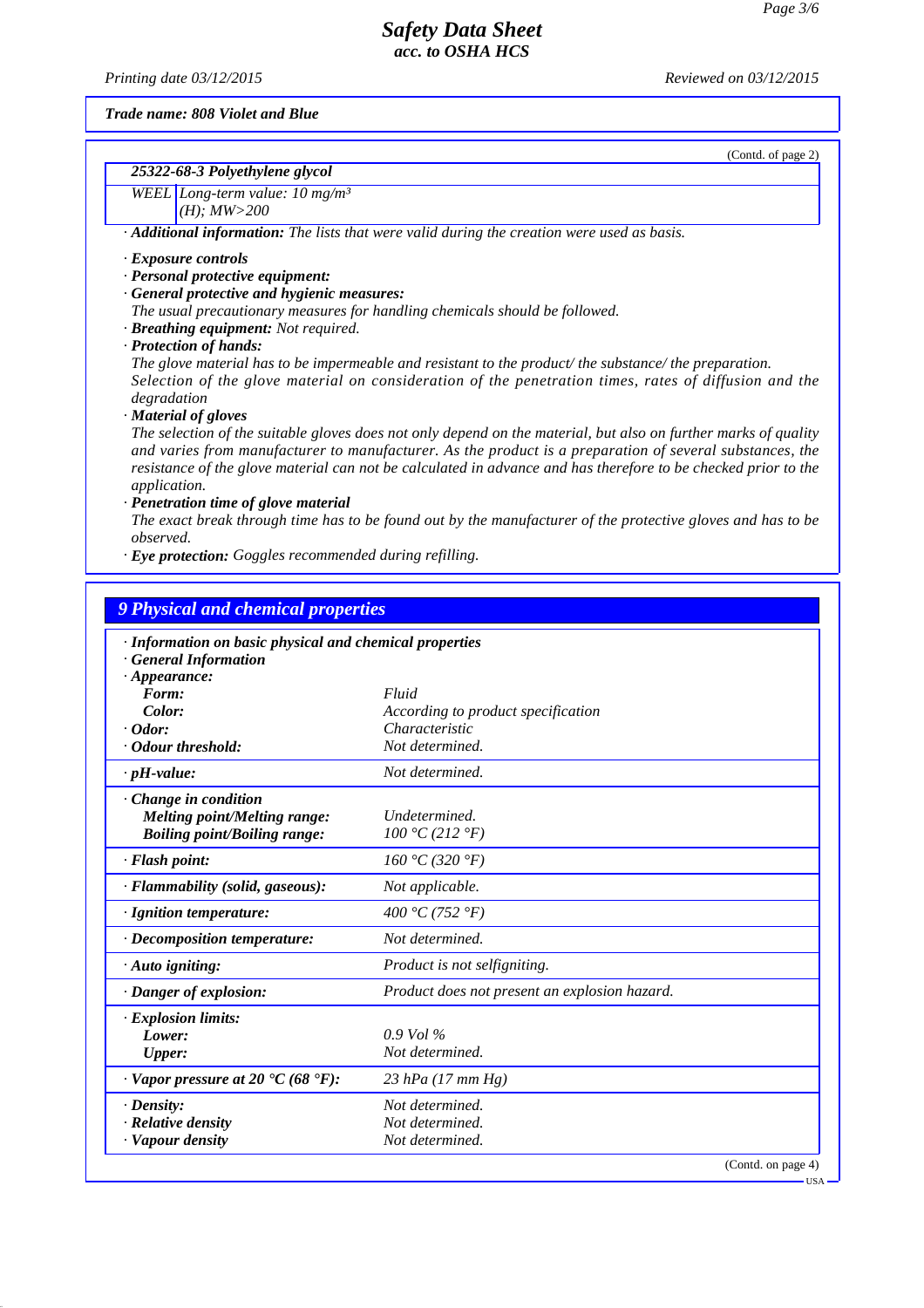*Printing date 03/12/2015 Reviewed on 03/12/2015*

*Trade name: 808 Violet and Blue*

|                                                            |                                            | (Contd. of page 3) |
|------------------------------------------------------------|--------------------------------------------|--------------------|
| $\cdot$ Evaporation rate                                   | Not determined.                            |                    |
| · Solubility in / Miscibility with<br>Water:               | Not miscible or difficult to mix.          |                    |
| · Partition coefficient (n-octanol/water): Not determined. |                                            |                    |
| · Viscosity:                                               |                                            |                    |
| Dynamic:                                                   | Not determined.                            |                    |
| Kinematic:                                                 | Not determined.                            |                    |
| · Solvent content:                                         |                                            |                    |
| Organic solvents:                                          | 33.3 $%$ (up to)                           |                    |
| Water:                                                     | $36.8 \%$ (up to)                          |                    |
| Solids content:                                            | 29.9 % (up to)                             |                    |
| $\cdot$ Other information                                  | No further relevant information available. |                    |

#### *10 Stability and reactivity*

- *· Reactivity*
- *· Chemical stability*
- *· Thermal decomposition / conditions to be avoided: No decomposition if used according to specifications.*
- *· Possibility of hazardous reactions No dangerous reactions known.*
- *· Conditions to avoid No further relevant information available.*
- *· Incompatible materials: No further relevant information available.*
- *· Hazardous decomposition products: No dangerous decomposition products known.*

# *11 Toxicological information*

- *· Information on toxicological effects*
- *· Acute toxicity:*
- *· Primary irritant effect:*
- *· on the skin: No irritant effect.*
- *· on the eye: No irritating effect.*
- *· Sensitization: No sensitizing effects known.*
- *· Additional toxicological information:*
- *The product is not subject to classification according to internally approved calculation methods for preparations:*

*When used and handled according to specifications, the product does not have any harmful effects according to our experience and the information provided to us.*

#### *· Carcinogenic categories*

#### *· IARC (International Agency for Research on Cancer)*

*None of the ingredients is listed.*

*· NTP (National Toxicology Program)*

*None of the ingredients is listed.*

#### *· OSHA-Ca (Occupational Safety & Health Administration)*

*None of the ingredients is listed.*

#### *12 Ecological information*

- *· Toxicity*
- *· Aquatic toxicity: No further relevant information available.*
- *· Persistence and degradability No further relevant information available.*

(Contd. on page 5)

USA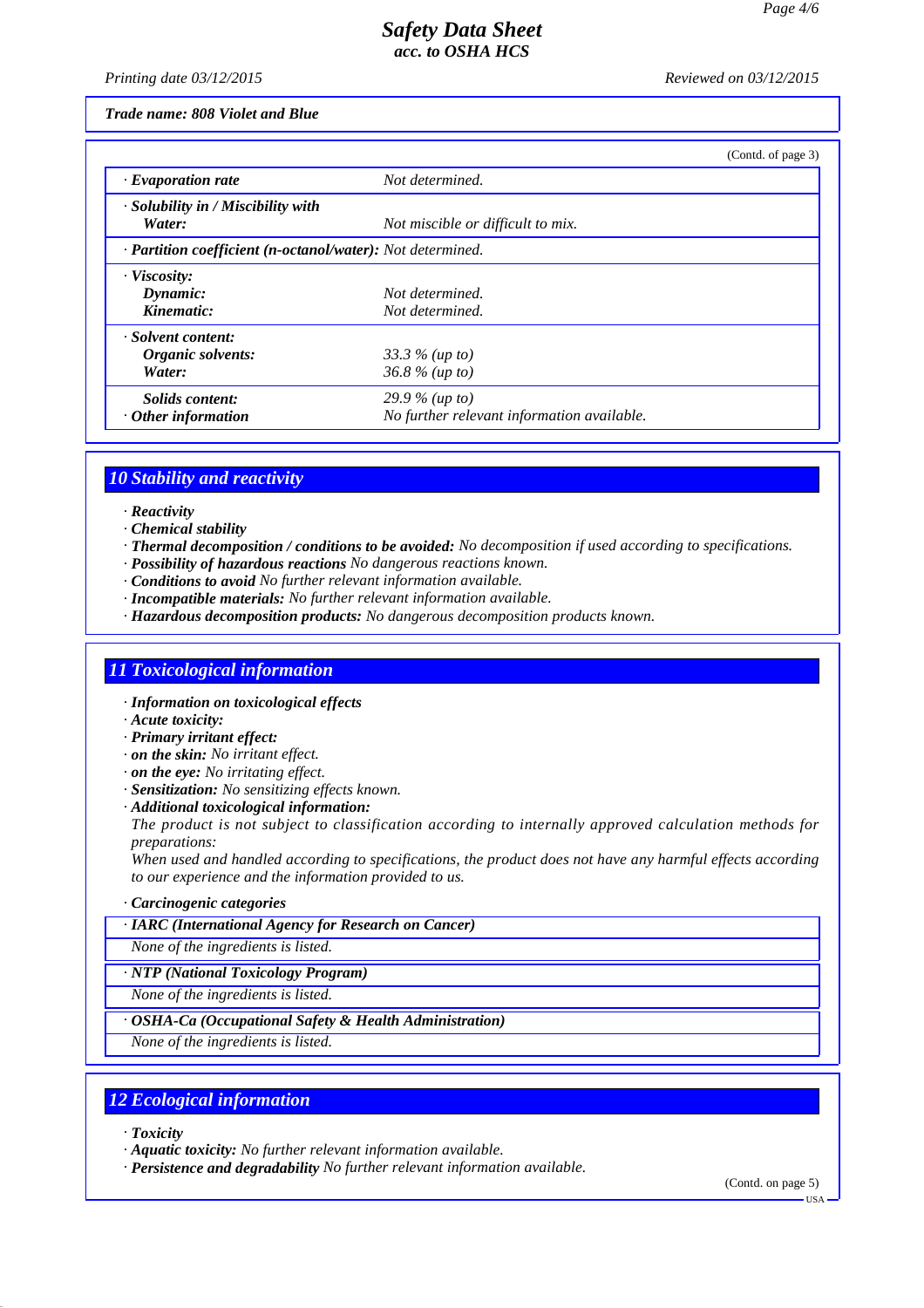*Printing date 03/12/2015 Reviewed on 03/12/2015*

(Contd. of page 4)

*Trade name: 808 Violet and Blue*

*· Behavior in environmental systems:*

- *· Bioaccumulative potential No further relevant information available.*
- *· Mobility in soil No further relevant information available.*
- *· Additional ecological information:*
- *· General notes:*
- *Water hazard class 2 (Self-assessment): hazardous for water*
- *Do not allow product to reach ground water, water course or sewage system.*
- *Danger to drinking water if even small quantities leak into the ground.*
- *· Results of PBT and vPvB assessment*
- *· PBT: Not applicable.*
- *· vPvB: Not applicable.*
- *· Other adverse effects No further relevant information available.*

#### *13 Disposal considerations*

- *· Waste treatment methods*
- *· Recommendation: Smaller quantities can be disposed of with household waste.*
- *· Waste disposal key: Recommendation: 080111 (waste containing organic solvents)*

*· Uncleaned packagings:*

*· Recommendation: Disposal must be made according to official regulations.*

#### *14 Transport information*

| $\cdot$ UN-Number<br>· DOT, ADR, ADN, IMDG, IATA                                    | Void            |
|-------------------------------------------------------------------------------------|-----------------|
| $\cdot$ UN proper shipping name<br>· DOT, ADR, ADN, IMDG, IATA                      | Void            |
| · Transport hazard class(es)                                                        |                 |
| · DOT, ADR, ADN, IMDG, IATA<br>$\cdot Class$                                        | Void            |
| · Packing group<br>· DOT, ADR, IMDG, IATA                                           | Void            |
| · Environmental hazards:<br>$\cdot$ Marine pollutant:                               | $N_{O}$         |
| · Special precautions for user                                                      | Not applicable. |
| · Transport in bulk according to Annex II of<br><b>MARPOL73/78 and the IBC Code</b> | Not applicable. |
| · UN "Model Regulation":                                                            |                 |

#### *15 Regulatory information*

*· Safety, health and environmental regulations/legislation specific for the substance or mixture · Sara*

*· Section 355 (extremely hazardous substances):*

*None of the ingredients is listed.*

*· Section 313 (Specific toxic chemical listings):*

*None of the ingredients is listed.*

(Contd. on page 6)

USA